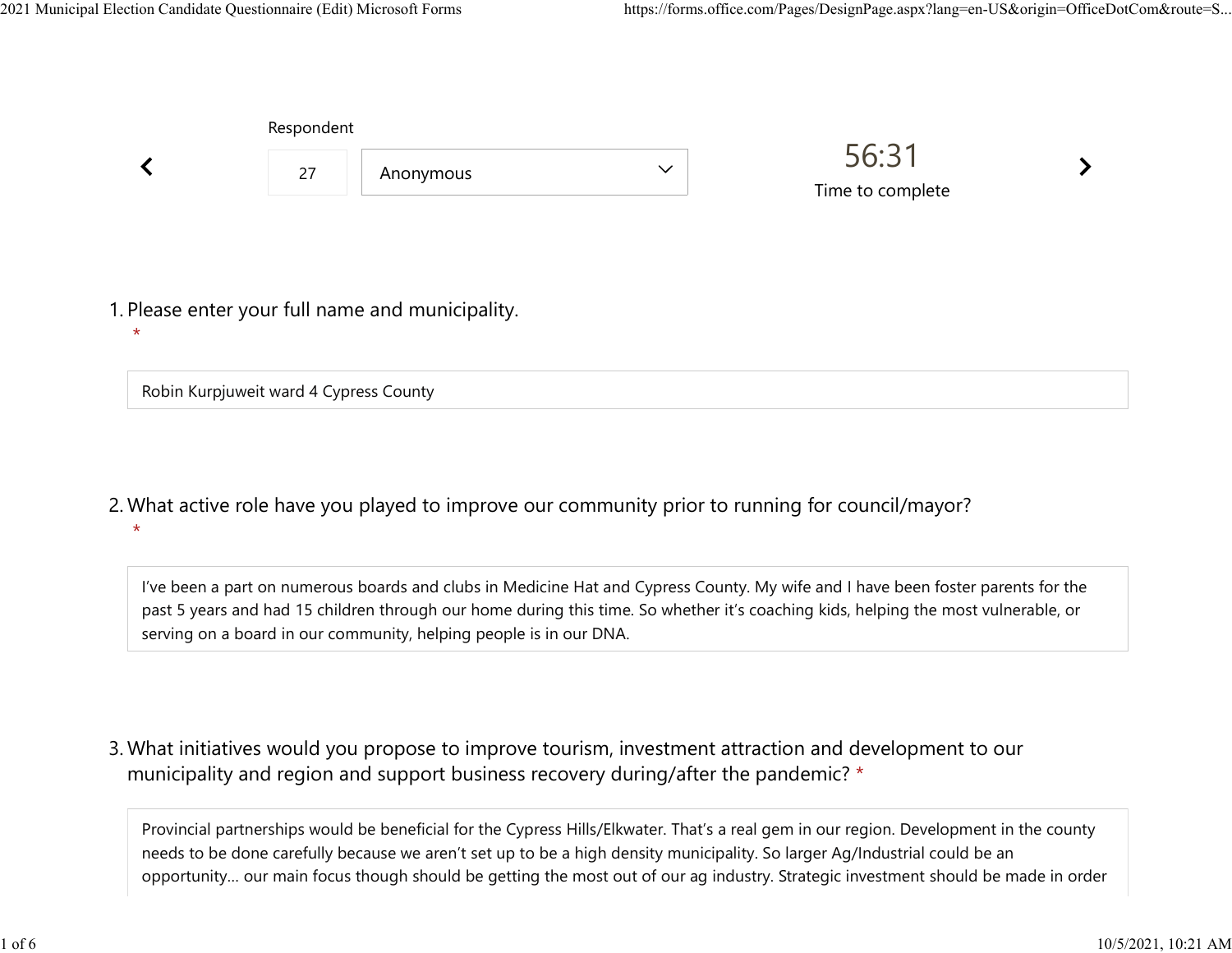to attract specialty crops and we need to continue to pursue ways to develop more land that can be irrigated. All of this should be done with the end goal of food processing and production being done locally and should fit into a regional plan where south eastern municipalities can collaborate to make this more of a growing and processing hub. 2021 Municipal Election Candidate Questionnaire (Edit) Microsoft Forms https://forms.office.com/Pages/DesignPage.aspx?lang=en-US&origin=OfficeDotCom&route=S...<br>
to attract specialty crops and we need to continue to pursue

4. In Medicine Hat, businesses pay a higher proportion of property taxes compared to the residential sector.  Medicine Hat's tax gap of 2.35% is one of the highest in Alberta.  What is your position on the current approach to taxation and your thoughts on potential strategies to narrow this gap?  $\star$ 

Cypress County has some of the lowest taxes in the province. I've been an advocate to set a target within the county to be at the 20th percentile for taxes provincially. This is fair for all land users and ratepayers. It keeps us low, and competitive, but also brings a balanced approach. It brings in more from our linear assessment which allows us to be able to afford a higher service delivery.

5. If elected, what specific steps would you take to encourage & promote entrepreneurship within the region?  $\star$ 

I'm an entrepreneur. Our county is very business friendly. Our regional partners like the chamber are better supports than we can be as a government, but reducing barriers to entry or clarifying bylaws and documents for would be investors is certainly something we can continue to work on.

What is your stance on COVID-19 related laws that mandate requirements, including masks and vaccine 6. passports?

 $\star$ 

Within the county we will follow the provincial governments direction. As someone who has lost someone close to me due to Covid, I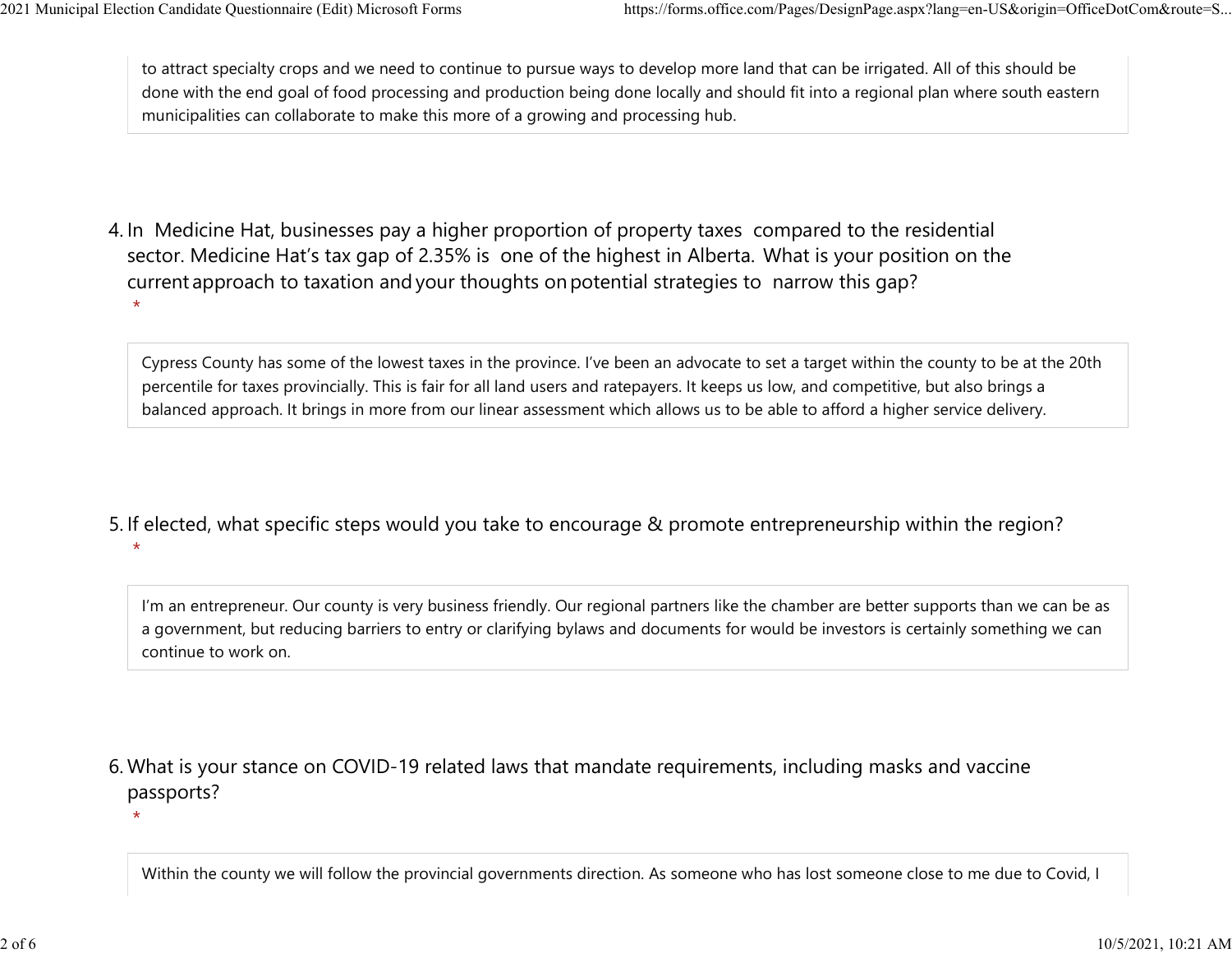$\star$ 

hope that everyone does what they can to protect themselves and people around them. 2021 Municipal Election Candidate Questionnaire (Edit) Microsoft Forms https://forms.office.com/Pages/DesignPage.aspx?lang=en-US&origin=OfficeDotCom&route=S...<br>
hope that everyone does what they can to protect themselves a

What is your plan for publicly-funded services (examples would include Medicine Hat Public Library, power plant, 7. facilities) if elected?

I'd like to see progress made on the Dunmore Equestrienne Centre. There's a lot of public support for the project and it is something that we should be able to work on together. The ag industry is look at having to upgrading their seed cleaning plant. If part of a strategy to be more efficient and bring in processing businesses, I could get behind this too. Regional water is another big desire amoung many county residents who with utilize wells or have to haul water in. We have recently completed our water master plan and acquired more water license to allow for this type of project to move forward pending funding. Regional water projects can seek provincial funding so we have been pursuing this angle as coops don't qualify in the same ways.

8. How important is it for our region to have a local Community College? What specific steps could the municipality do to work better with Medicine Hat College to provide ongoing opportunities for future learners?  $\star$ 

This is an interesting idea. I don't have an opinion on this but I'm sure opportunities could exists for ag type programs.

## 9. How will you attract newcomers to the district and address the needs for a skilled workforce? \*

Regional collaboration on economic development is important. We need to continue to grow our population. As municipalities we can help with this by appropriately planning and having developable land ready to go.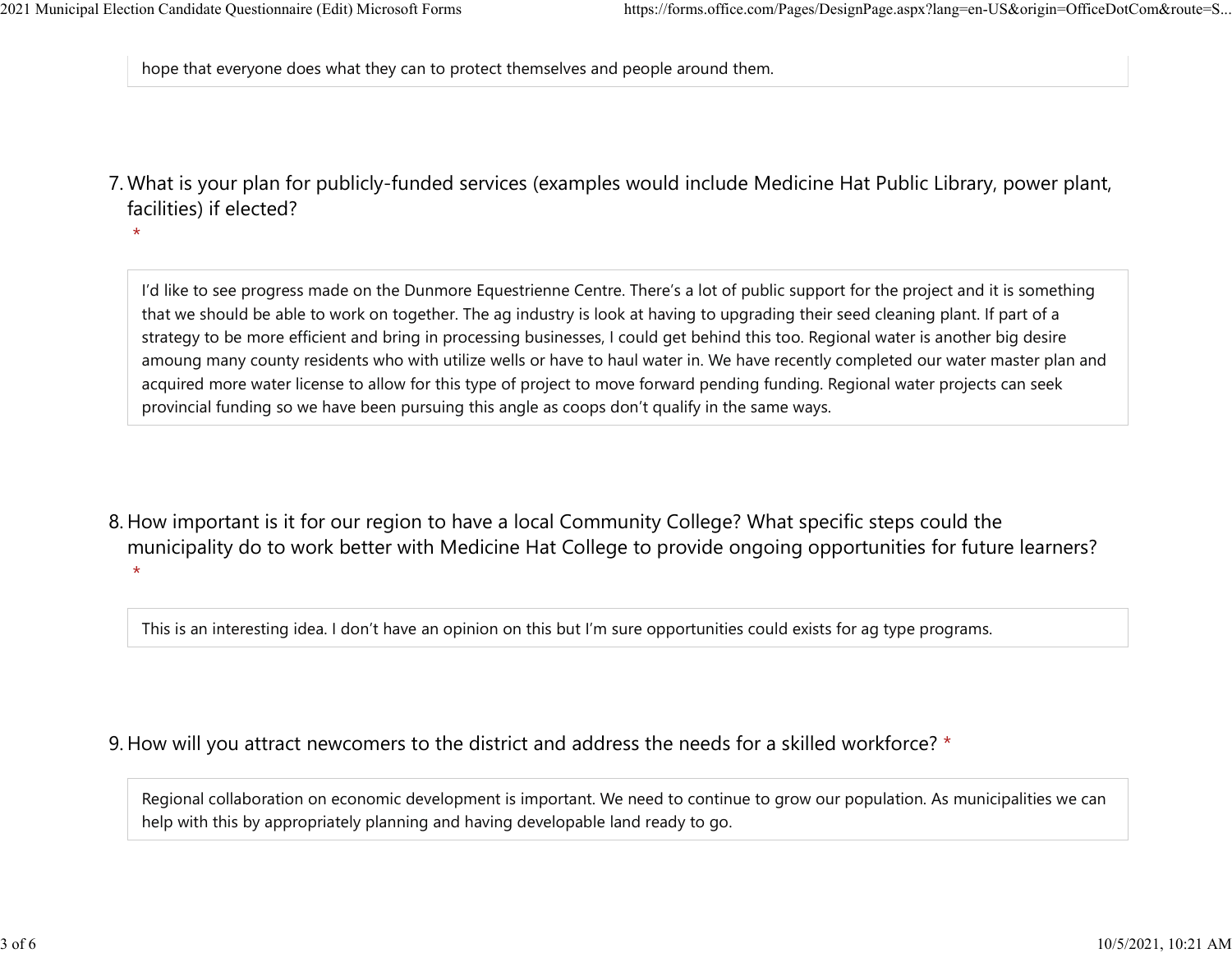$\star$ 

10. What is your stance on the importance of mental health & wellness support in our region? What ideas, implementations, and initiatives would you put forward to improve the overall mental health & wellbeing of our community? 2021 Municipal Election Candidate Questionnaire (Edit) Microsoft Forms https://forms.office.com/Pages/DesignPage.aspx?lang=en-US&origin=OfficeDotCom&route=S...<br>10 What is vour stance on the importance of mental bealth & we

> Recreation, community, belonging… all affect mental health. These are all things that many of our communities provide. But stress and anxiety are killers. As leaders we are responsible to be proactive and plan to avoid causing avoidable collapse. This means exercising sound governance… prudent financial planning and forecasting and not selling out our future for short term game. Most of the programming can be supported by local government but is delivered provincially.

11. How will you further diversity and inclusion initiatives in our region, as it relates to each of the pillars in the Chamber's Vote Prosperity Platform: https://www.medicinehatchamber.com/voteprosperity2021/ (https://www.medicinehatchamber.com/voteprosperity2021/)  $\star$ 

I haven't seen the pillars, but here is my candid response to equity and inclusion. We need more people getting involved at all levels. More women, more minorities… we need to see a culture shift. A friend of mine recently said that political forces are making empathy impossible these days. This needs to change. We need to return to the days where we can be different and still be friends. We need to listen to one another, hear one another. God gave us two ears and one mouth. Let's take a hint ;)